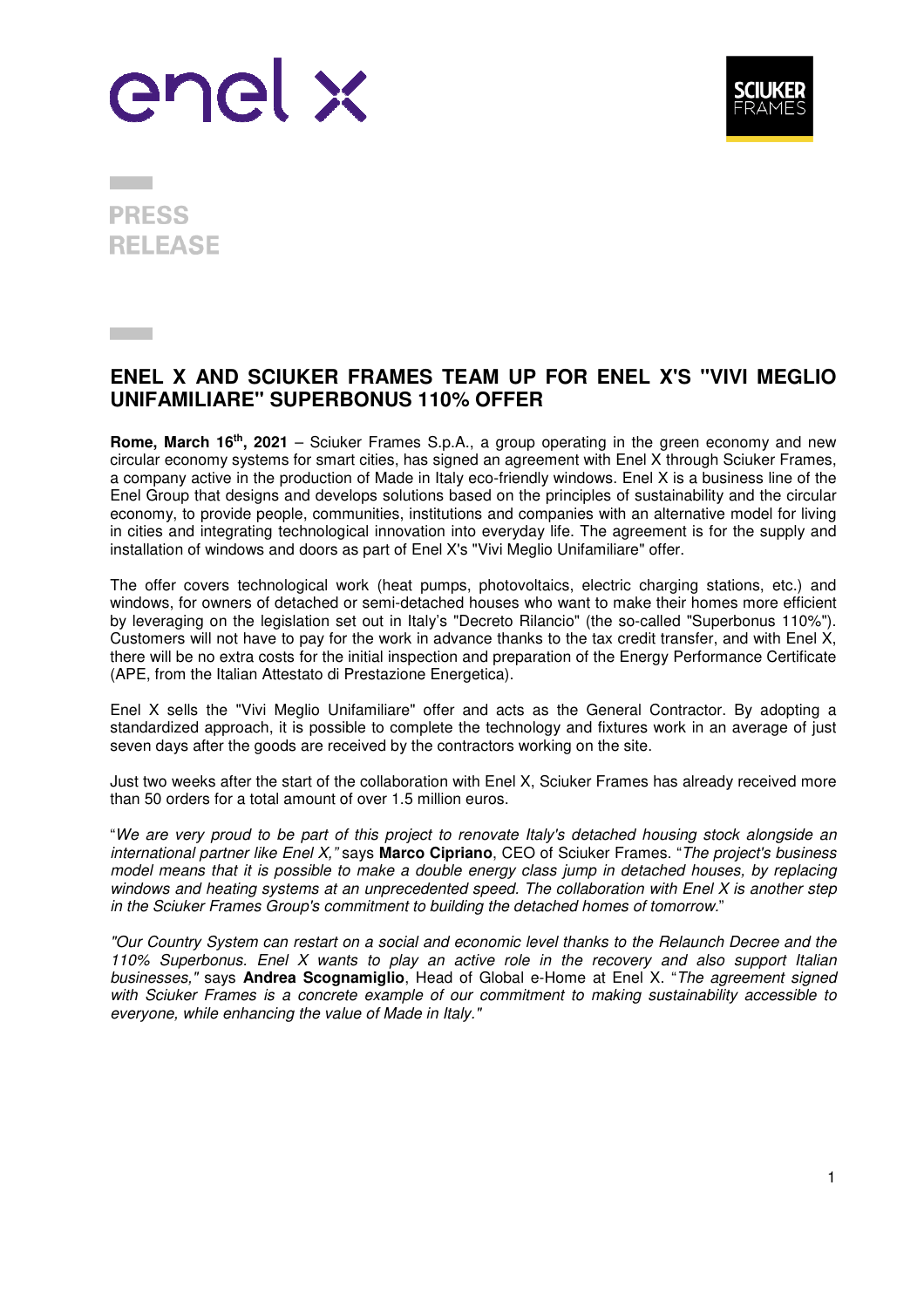



**Enel X** is the global business line of the Enel Group that provides services to accelerate innovation and drive the energy transition. A world leader in advanced energy solutions, Enel X operates demand response services, with approximately 6 GW of total capacity and 124 MW of installed storage capacity worldwide, as well as approximately 175,000 public and private charging points for electric vehicles globally<sup>1</sup>. Offering advanced solutions, including energy management, financial services and e-mobility, Enel X provides each partner with a customized ecosystem of technology platforms and consulting services, based on the principles of sustainability and the circular economy. The aim is to provide people, communities, institutions and companies with an alternative model, which respects the environment and integrates technological innovation into everyday life. Each solution is designed to turn the goals of decarbonization, electrification and digitalization into sustainable actions for everyone, in order to build a more sustainable and efficient world together.

Find out more on www.enelx.com and follow **Enel X** on social media: LinkedIn: @EnelX Twitter: @EnelXGlobal Facebook: @enelxglobal Instagram: @enelxglobal

#### **About Sciuker Frames**

Sciuker Frames S.p.A. is a group that operates in the green economy, with the mission of increasing energy efficiency and home comfort. The Group has the well-being and quality of life in the homes of Italians at heart every day, and is committed to creating new parts of sustainable cities by installing high-performance energy windows and carrying out building renovation work all over Italy. For a quarter of a century, Sciuker Frames has specialized in the design and production of eco-friendly windows with Made in Italy design that safeguard the planet, in full compliance with the principles of the circular economy. Sciuker Frames has created a revolutionary window system based on its patented and proprietary Stratec technology, thanks to which the company creates tailor-made products that combine comfort, aesthetics and energy efficiency. Sciuker Frames now has a nationwide presence with over 300 dealers and five directly operated stores. Sciuker Ecospace srl carries out energy requalification work on condominiums and housing units, using all the fiscal and environmental advantages set out in the Decreto Rilancio's Ecobonus 110%, with the aim of building new sustainable cities and reducing CO<sub>2</sub> emissions before we reach the point of no return. Continuous research into innovation for the optimal energy efficiency of windows and the use of certified materials allow the Sciuker Frames Group to pursue the sustainability ideals that have always driven it. The Group's green commitment also extends to its modern, environmentally friendly production plant in Avellino, which has a production capacity of around 35,000 windows per year.

#### **For further information: www.sciuker.it | 4planet.sciuker.it**

l

<sup>1</sup> Estimated data for 2020.